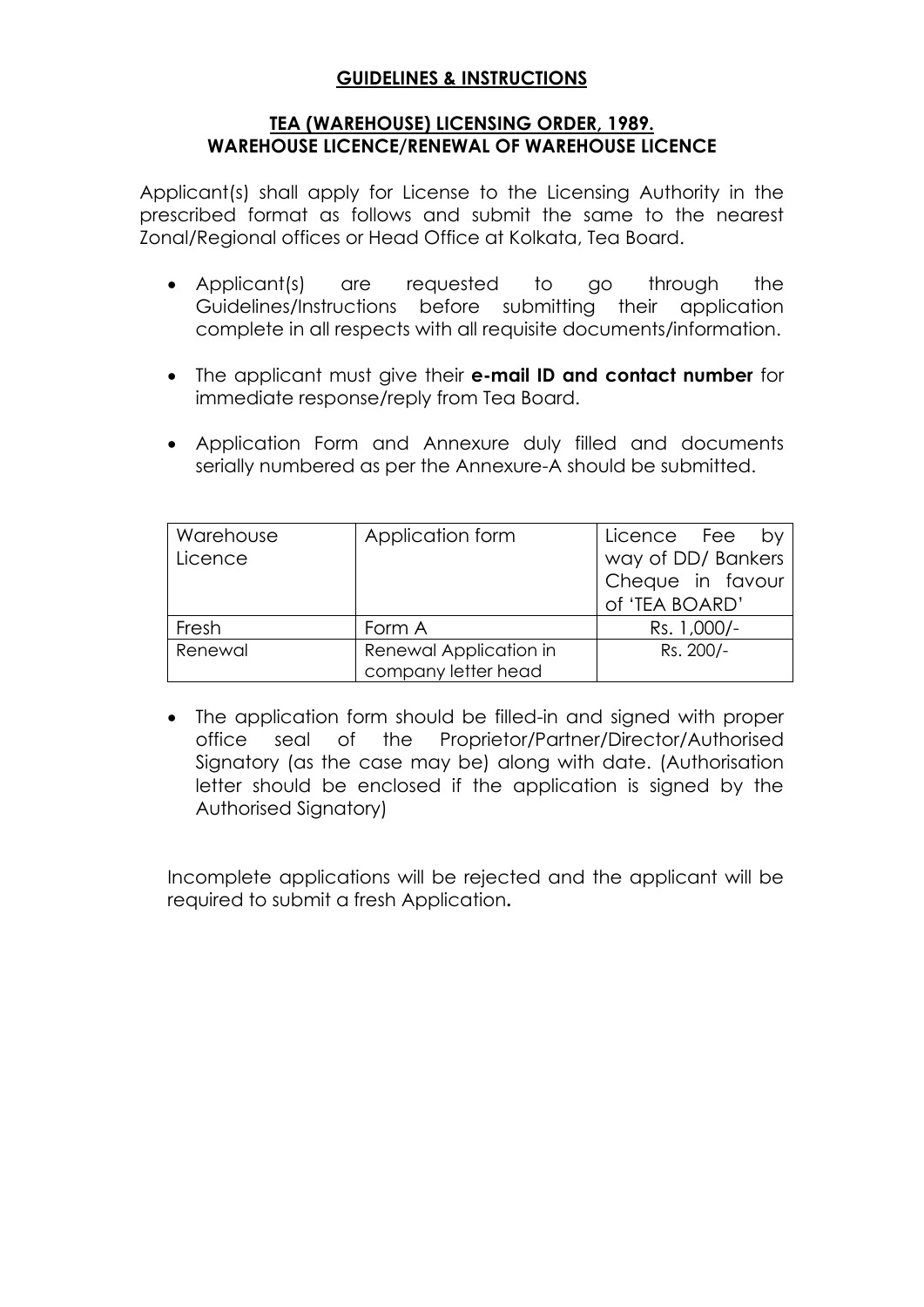# **Annexure-A**

## **Fresh Warehouse License**

| The following self attested documents with seal and properly numbered |                                                                                                                                                                                                                                                                                                                                       |  |                             |  |  |
|-----------------------------------------------------------------------|---------------------------------------------------------------------------------------------------------------------------------------------------------------------------------------------------------------------------------------------------------------------------------------------------------------------------------------|--|-----------------------------|--|--|
|                                                                       | (For applicant<br>in the relevant check box should be submitted for consideration:<br>use)                                                                                                                                                                                                                                            |  | (For office use)<br>Pg. No. |  |  |
|                                                                       | a) Application form properly signed along with date and seal of the<br>proprietor/partner/Director/Authorised Signatory as the case may be.                                                                                                                                                                                           |  |                             |  |  |
|                                                                       | b) Licence fee of Rs.1000/- by D.D/Banker cheque in favour of TEA<br>BOARD.                                                                                                                                                                                                                                                           |  |                             |  |  |
| $\circ$ )<br>$\bullet$                                                | Photocopy of<br>For Proprietorship concern : Declaration duly notarised in non judicial<br>stamp paper value not less than Rs.100/- for sole proprietorship along<br>with name and residential address.                                                                                                                               |  |                             |  |  |
| $\bullet$                                                             | For partnership firm : Deed of Partnership duly attested by at least two<br>partners (if the applicant is a partnership firm).                                                                                                                                                                                                        |  |                             |  |  |
| ٠                                                                     | For company Memorandum & Articles of Association & Certificate of<br>Incorporation duly certified by one of the Directors (if the applicant is a<br>company)                                                                                                                                                                          |  |                             |  |  |
| $\bullet$                                                             | Documents in support of ownership of warehouses premises/registered<br>lease deed, duly notarised/Rent Agreement duly notarised.                                                                                                                                                                                                      |  |                             |  |  |
|                                                                       | Latest Rent Receipt in case of Rented / Leased Warehouse.                                                                                                                                                                                                                                                                             |  |                             |  |  |
|                                                                       | Sketch Map of the warehouse premises duly prepared and signed<br>with seal by a registered surveyor.                                                                                                                                                                                                                                  |  |                             |  |  |
| d)                                                                    | Trade License<br>Auction Organiser's Recommendation (for auction warehouse only)<br>Possible Client List in the company letter head<br>Declaration from the applicant (in original) in Non Judicial Stamp<br>Paper of Rs.100/- duly notarised stating that:<br>(i) the warehouse shall conform to the specification as per Annexure-B |  |                             |  |  |
| e)                                                                    | (ii) there is no allegation against this warehouse for the side of brokers<br>and seller members<br>Name, residential address, e-mail ID and contact numbers of present<br>Partners/Directors/Proprietor of the firm/company in the company<br>letter head along with address proof                                                   |  |                             |  |  |
| Place:                                                                |                                                                                                                                                                                                                                                                                                                                       |  |                             |  |  |

**Date :**

### **Name and Signature of the applicant with seal**

**Please staple/pin the documents and number each page serially and**  mentioned the page no. of concerned documents against the Box at **Annexure-A above.**

## **FOR OFFICE USE ONLY**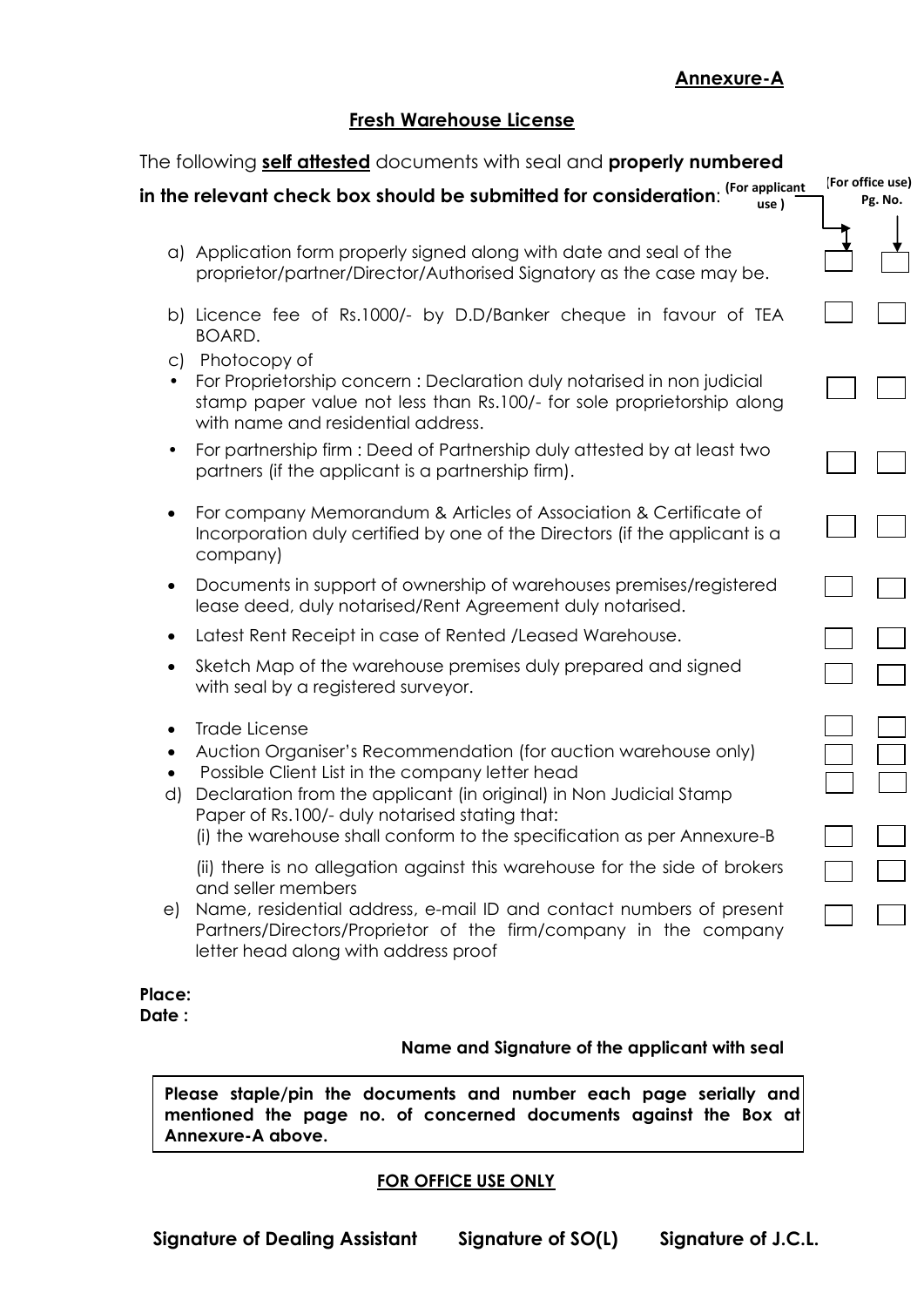The warehouse shall conform to the following specifications

(a) Shall be fit for tea storage ;

(b) The walls and the roof may preferably be made of bricks and well plastered, or be made of tins or asbestos, but in any case the walls and roof must be damp-proof and leak proof ;

(c) The floor shall be of pucca construction, properly-cemented and damp-proof ;

(d) It shall be properly ventilated, but at the same time protected against pests, rodents, birds and insects ;

(e) There shall be adequate lighting arrangements and electrical fittings should be maintained in good condition ;

(f) There shall be adequate number of gates of appropriate size for easy ingress and egress of tea chests ;

(g) The entry/exit gates shall have leak-proof covered sheds to protect against rain damage at the time of loading/unloading of tea chests ;

(h) The doors and windows shall be properly secured for the safety of the stored goods ;

(i) where the warehouse will store teas other than owned by the licensee, there shall be adequate space for parking /maneuvering of the vehicles carrying teas. The approach road shall be properly maintained and shall have adequate number of fire-fighting equipments ;

(j) The warehouse shall store only tea and other materials connected with

the storage, blending and packaging of tea. Anything which may adversely affect the quality of tea shall not be kept in the warehouse ;

(k) The hygienic condition of the surrounding area adjoining the warehouse shall be properly maintained;

(l) No new construction shall be undertaken in an area prone to water logging. The existing warehouses shall take proper precaution against entry of water due to sudden heavy rainfall ;

(m) The workers engaged for manual blending of tea shall were clean dresses and shall not have contagious disease.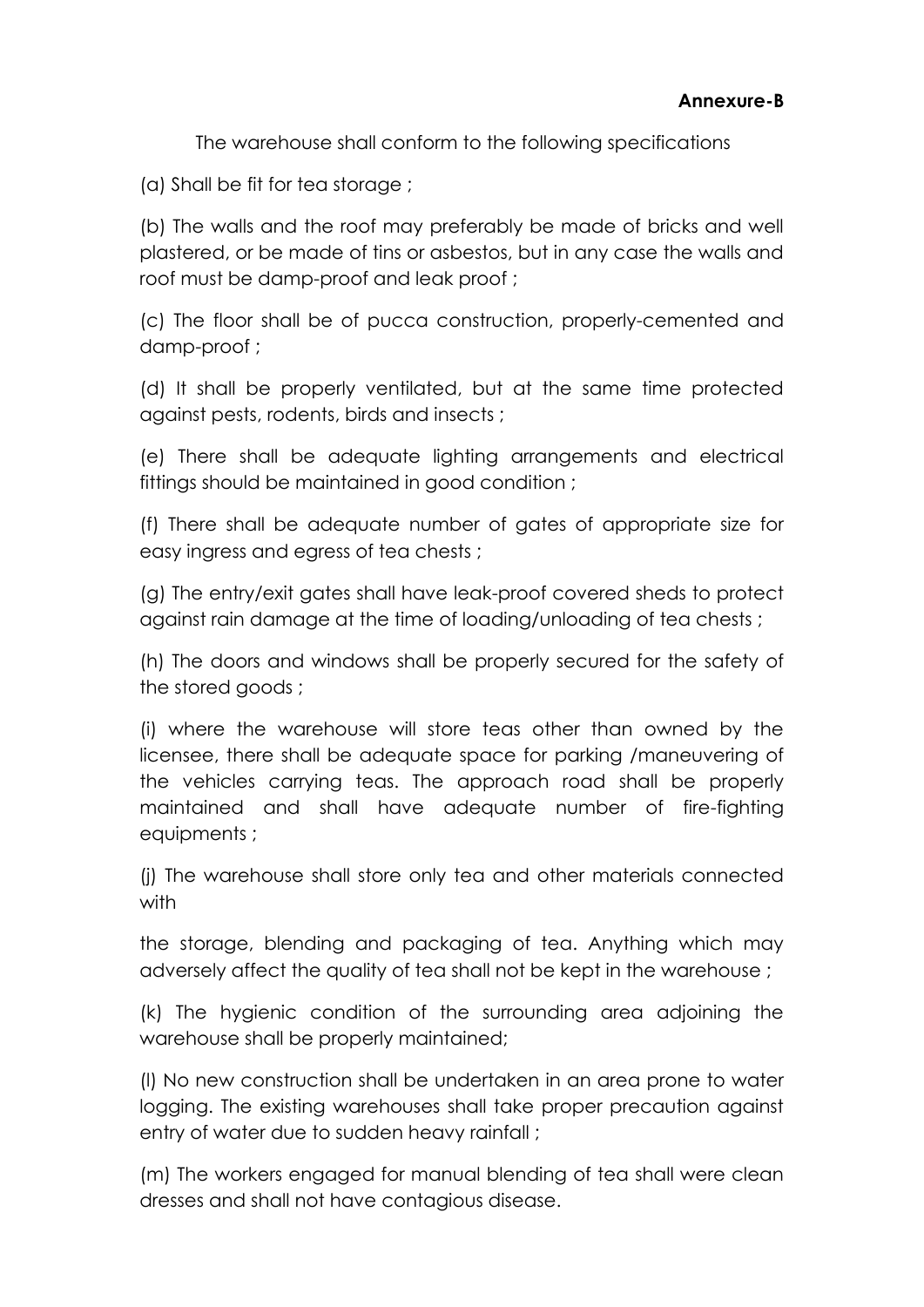(n) The warehouse must have adequate number of supervisory, clerical staff and workers depending upon the nature of business carried out therein and commensurate with the volume of business handled.

(o) The Warehouse storing teas not belonging to the licensee shall have the following :-

(i) Adequate number of watch-and -ward staff ;

(ii) Adequate number of weighing scales proportionate to the volume of business which the warehouse is capable of handling. Such scales in operation shall be maintained properly to ensure correct reading of weights ;

(iii) Shall use dumping pads made out of appropriate materials to avoid damage of tea chests while dropping on the floor ;

(iv) Shall not stock too high which may cause damage to the chests and leave enough space between two rows of stacking for smooth movement of workers and easy identification of chest markings ;

(v) There shall be adequate space for office, for receiving, delivery and sorting of teas, for the brokers to draw samples and for blending/packaging of tea, wherever such operations are applicable.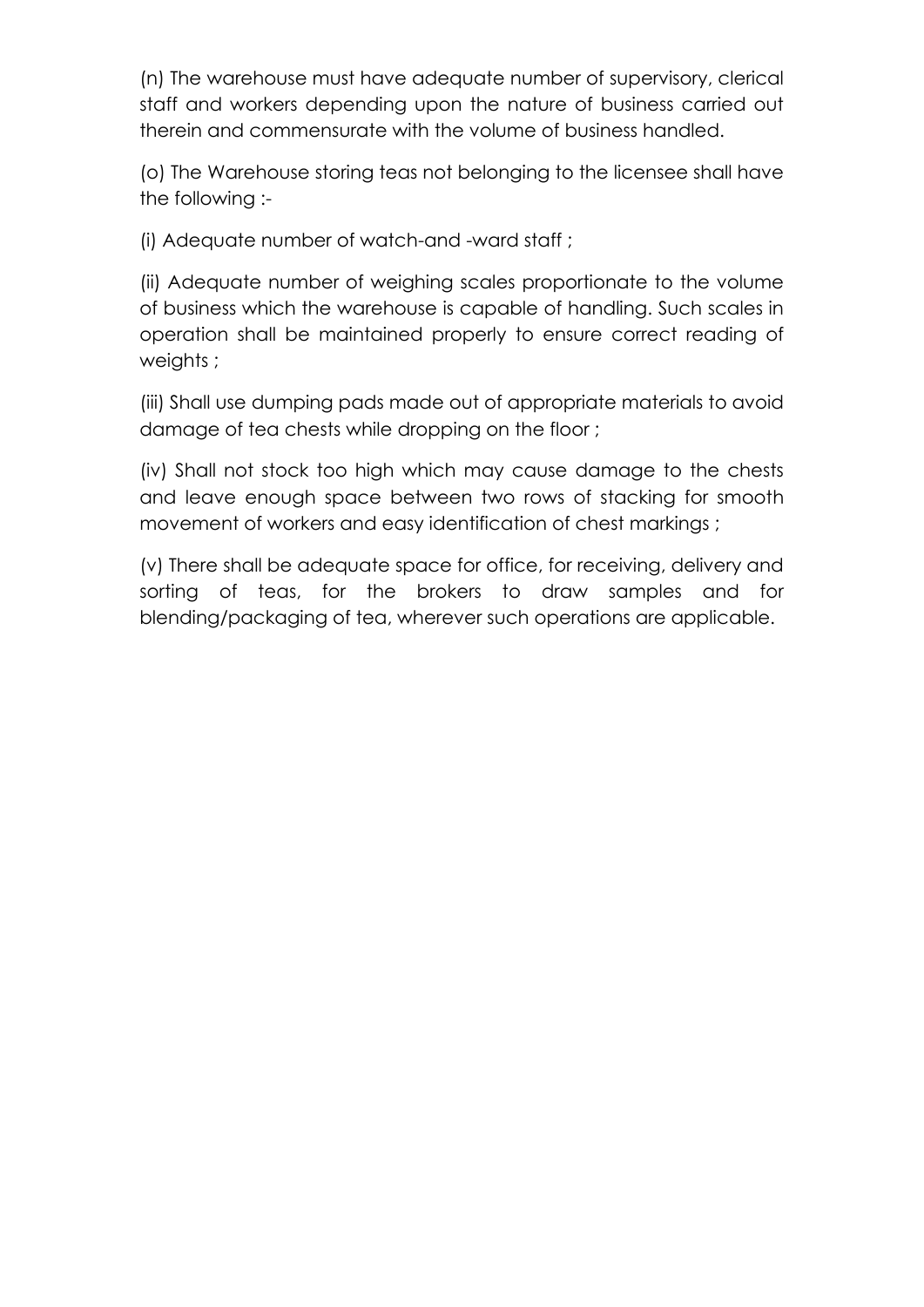## **Renewal of Warehouse Licence:**

The following **self attested** documents with seal and **properly numbered in the relevant check box should be submitted for consideration for renewal of warehouse license. The renewal application should be submitted before 01 month of the expiry of the validity period.**

- a) Renewal application in company letter head.
- b) Renewal fee of Rs.200/- by D.D/Bankers cheque in favour of TEA BOARD.
- c) Photocopy of
- Documents in support of ownership of warehouses premises/ registered lease deed duly notarised/ Rent Agreement duly notarised.
- Latest Rent Receipt in case of Rented/ Leased Warehouse.
- Trade License
- Auction Organiser's Recommendation (for auction warehouse only)
- List of possible clients

d) Declaration from the applicant as per Annexure-C in the company letter head properly filled and signed along with date and seal of the proprietor/partner/Director/Authorised Signatory as the case may be.

e) Name, residential address, e-mail ID and contact numbers of present Partners/Directors/Proprietor of the firm/company in the company letter head along with address proof

**Place: Date :**

#### **Name and Signature of the applicant with seal**

**Please staple/pin the documents and number each page serially and mentioned the page no. of concerned documents against the Box on above.**

## **FOR OFFICE USE ONLY**

**(For office use) Pg. No.**

**(For applicant use )**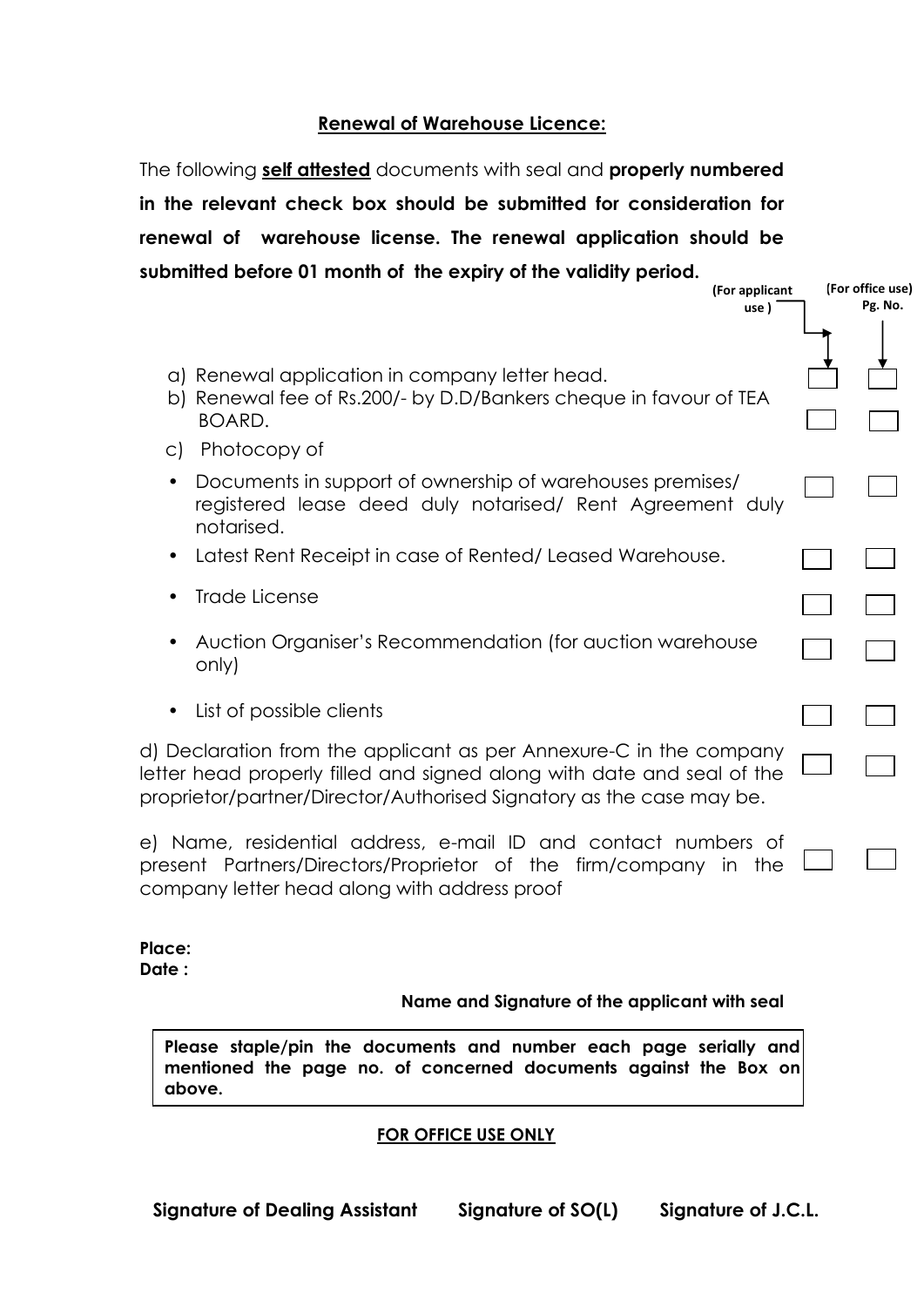#### **FORM 'A' ( See Clause 4 )** Application for licence under Clause 3 of the Tea Warehouse

#### (Licensing) Order,1989.

To, The Licensing Authority, Tea Board.

Sir,

I/We\* apply for licence for carrying on the activities of storing/blending/packaging of tea. I/We\* furnish the necessary particulars below :

| SI.No.         | <b>Particulars</b>                   |  |
|----------------|--------------------------------------|--|
|                | Name of applicant (in block letters) |  |
| $\overline{2}$ | address<br>which<br>(to<br>Full      |  |
|                | correspondence should be sent)       |  |
| 3              | Full address of the warehouse where  |  |
|                | the applicant intends to do storing/ |  |
|                | blending/packaging of tea            |  |
| 4              | Floor area of the warehouse (a map   |  |
|                | to the scale to be enclosed)         |  |
| 5              | Whether the warehouse owner          |  |
|                | holds the warehouse on his own       |  |
|                | account or on lease                  |  |
|                | or on permission from the owner      |  |
| 6              | Nature<br>of<br>business             |  |
|                | (storing/blending/packaging etc.)    |  |
|                | to be carried out in the             |  |
|                | Warehouse                            |  |
| 7              | Whether the operations stated at (6) |  |
|                | above are carried out on his own     |  |
|                | account on                           |  |
|                | behalf of other person, and if so,   |  |
|                | furnish the names and address of     |  |
|                | the Principal (s).                   |  |
| 8              | Amount of fees paid                  |  |

I/We\* have carefully read and understood the Tea Warehouse (Licensing) Order, 1989 and hereby agree to abide by the provisions of the said Order.

Yours faithfully,

(Signature of the applicant(s))

Place : ...................... Date : ..................

(\*Score out the word not applicable)

Note : The application should be signed in the case of a company by a Director or the Secretary or an authorised agent of the company ; in the case of a partnership firm by one of the partners ; and in the case of an individual the words 'Sole Proprietor' shall be appended after the signature.